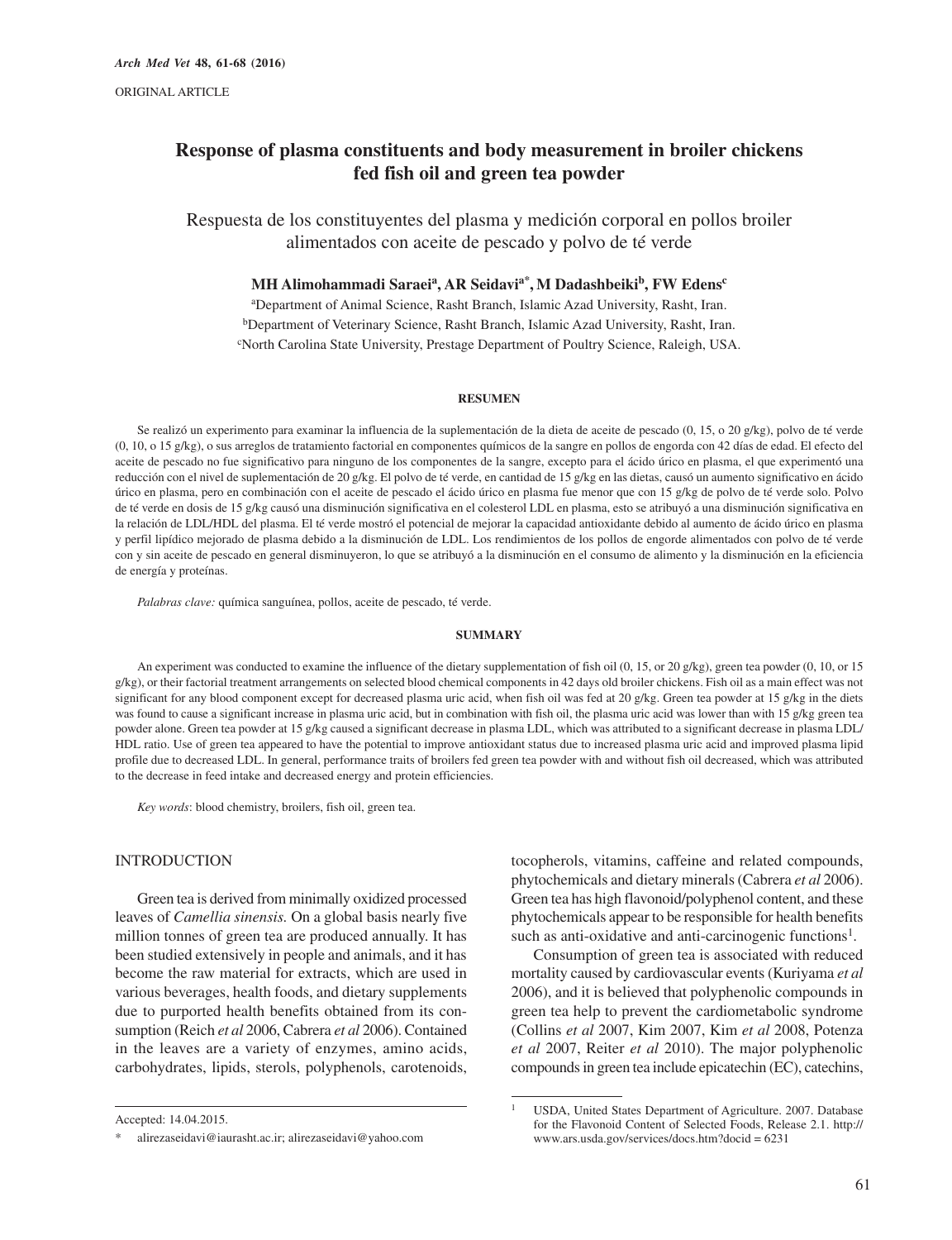epicatechin-3-gallate (ECG), and epigallocatechin-3-gallate (EGCG), and EGCG is the most abundant form found in green tea (Wolfram 2007, Kim 2008, Thielecke and Baschmann 2009). It has been suggested that EGCG has anti-diabetic, anti-obesity, and anti-inflammatory effects (Polychronopoulos *et al* 2008). EGCG improves endothelial function and insulin sensitivity while reducing blood pressure and protecting against ischemia reperfusion (I/R) injury in Spontaneously Hypertensive Rats (SHR) (Potenza *et al* 2007). In a randomized, triple cross-over controlled study, moderate and high doses of EGCG were given to patients with borderline hypertriglycerolaemia, and the treatment reduced plasma triacylglycerol levels by 15.1% (moderate dose) and 28.7% (high dose) (Unno *et al* 2005). Although green tea does not raise the metabolic rate enough to produce immediate weight loss, a green tea extract containing polyphenols and caffeine has been shown to induce thermogenesis and stimulate fat oxidation, boosting the metabolic rate 4% without increasing the heart rate (Dulloo *et al* 1999).

Green tea supplements for poultry have been examined (Biswas and Wakita 2001, El-Deek and Al-Harthi 2004, Kojima and Yoshida 2008, Lee *et al* 2012, Huang *et al* 2013). Biswas and Wakita (2001) observed that green tea powder caused decreased feed intake and body weight, but feed conversion was improved. Further, Biswas and Wakita (2001) reported that liver weight of green tea fed birds was increased, but liver fat and cholesterol and serum total cholesterol were decreased significantly. Additionally, Biswas and Wakita (2001) found less thiobarituric acid reactive substances (TBARS), which are a byproduct of lipid peroxidation, in breast meat from green tea-fed birds. A lower TBARS level in meat is an indicator of improved antioxidant status in poultry meat (Fellenberg and Speisky 2006). El-Deek and Al-Harthi (2004) reported that green tea did not alter body weight in market birds compared to controls. El-Deek and Al-Harthi (2004) also found that green tea supplementation affected neither feed intake, feed conversion, dressing percentage, liver cholesterol, nor plasma cholesterol. Huang *et al* (2013) studied lipid metabolism and the genomics of lipid metabolism regulation in green tea-supplemented broiler chickens, reporting that green tea supplementation reduced body fat masses, serum triglycerides, serum low density lipoprotein (LDL) bound cholesterol, and total cholesterol along with an increase in high density lipoprotein (HDL) bound cholesterol. Very low density lipoprotein (VLDL), LDL, and HDL are three of the five major groups of lipoproteins found in plasma that carry most of the cholesterol, phospholipids and triglycerides (Kwiterovich 2000). Both VLDL and LDL are associated with atherogenic processes, and there is increasing evidence that HDL prevents atherogenesis (Kwiterovich 2000).

Huang *et al* (2013) reported that genes associated with lipid anabolism were down-regulated and genes associated with lipid transport and catabolism were up-regulated in

green tea-fed broilers. Lee *et al* (2012) noted that green tea by-products fed to chickens had an antiviral effect. Laying hens given green tea powder experienced decreased egg production and performance with decreased egg weight, egg mass, decreased physical characteristics of the eggs, which was associated with green tea dose-dependent decreases in feed intake (Kojima and Yoshida 2008).

Poultry diets rich in fish oils containing n-3 polyunsaturated fatty acids (n-3 PUFAs) can have significant impact on physiological status, as the fish oils polyunsaturated fatty acids affect the nervous system (Mourot and Hermier 2001) and help maintain the immune system when fed at moderate levels (Prickett *et al* 1982, Sugano *et al* 2000, Wang *et al* 2000, Maroufyan *et al* 2012). Korver and Klasing (1997) noted that fish oil improved growth and feed efficiency in chickens experiencing an inflammatory response.

Given that green tea and fish oil extend certain benefits to vertebrate animals, we designed a study to ascertain the influence of dietary supplementation with various levels of fish oil and green tea powder on broiler chicken blood chemical parameters.

# MATERIAL AND METHODS

## ANIMAL WELFARE

The experimental procedures describe herein were approved by the Islamic Azad University Ethics Committee, and care was taken to minimize the number of animals used.

#### ANIMAL HUSBANDRY

This experiment was performed at a commercial poultry farm in Abkenar, Guilan, Iran near the Islamic Azad University, Rasht Branch, Iran. Before placement of chicks, the poultry barn, feeders, and drinkers were thoroughly cleaned and disinfected with a diluted multiphenolic (20% benzalkonium chloride). This was followed by fumigation of the barn with a volatilized formalin solution over a 48 hour period.

Oil-fired heaters were used for supplemental heat during the brooding phase. Ambient temperatures used in this experiment were standard for the growing of broiler chickens and consisted of starting temperature of 35 °C that was reduced gradually to  $25^{\circ}$ C around 3 weeks of age. In order to provide atmospheric relative humidity between 55%-65% in the early growing period, the floor was sprayed periodically with water. Incandescent lamps, installed at a height of 2.2 meters above the floor, using ceiling-mounted incandescent lamps, provided 23 hours light and 1 hour dark, beginning at placement and continuing through 42 days after placement.

Drinkers were washed, and dead birds were removed, on a daily basis. A vaccination program used in this experiment has been published (Seidavie *et al* 2014) and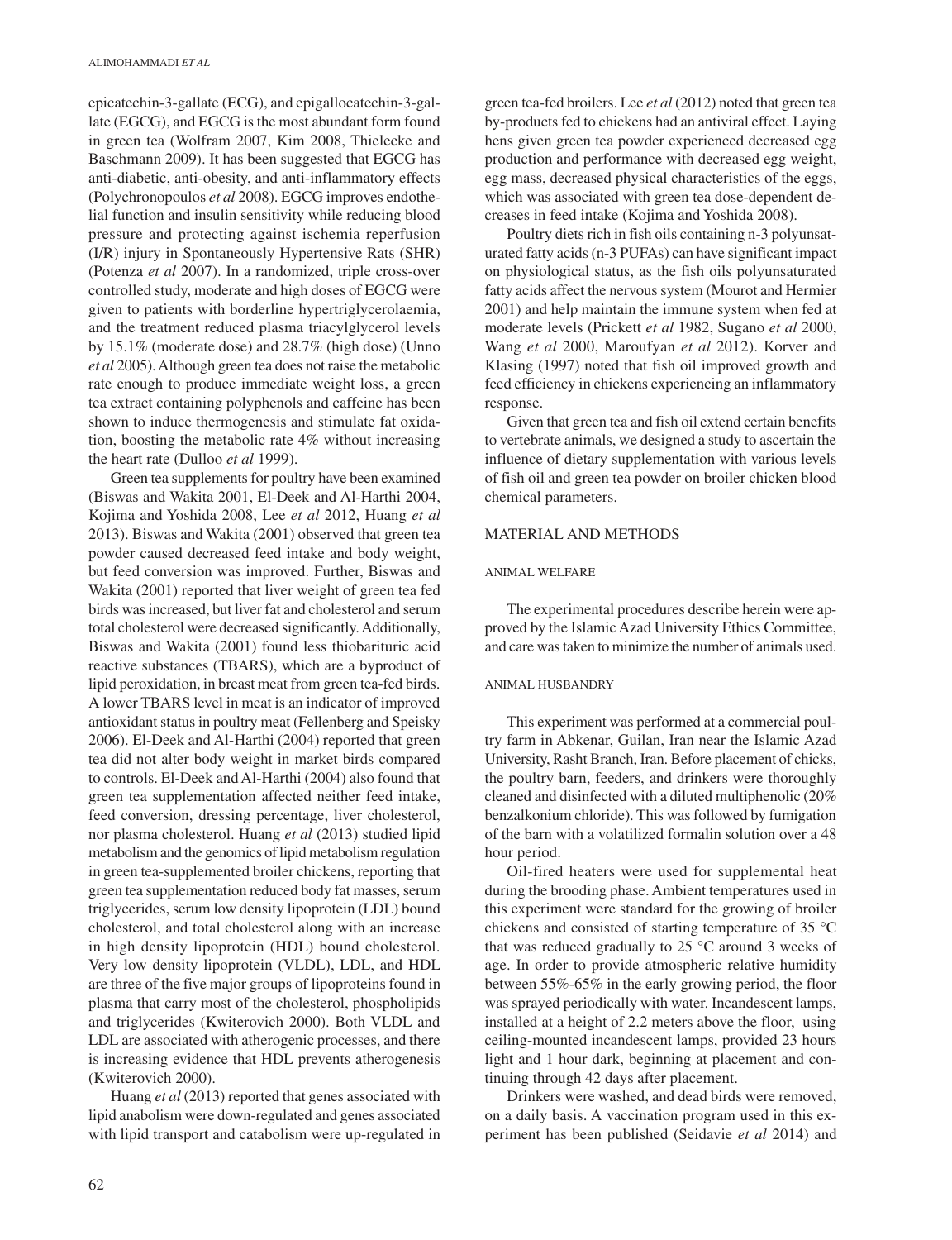to alleviate potential stress associated with vaccination, 1:1000 multivitamin + electrolyte solution in drinking water was used during the 24 hours following vaccinations. The feed-delivered anticoccidial Salinomycin (0.5 kg/tonne) was used from 21-42 days of age. Once a week, residual food in the feeders was removed, and the feeders were cleaned, then fresh food was added to the feeders.

# CHICKENS AND EXPERIMENTAL TREATMENTS

A completely randomized design of  $3 \times 3$  factorial arrangement with three levels of fish oil (0, 15, and 20 g/kg), and three levels of green tea powder (0, 10, and 15 g/kg) was used, which yielded nine treatments and three replicates per treatment. Two hundred and seventy one-day-old Ross 308 cockerels were weighed and assigned to 27 groups of 10 each in order that starting body weito start with similar body weights within each group. The 27 groups of chicks were placed randomly into floor pens and were provided feed and water for *ad libitum* consumption. Assessment of growth (weight gain-g/chick/day) and performance (feed intake-g/chick/day; feed efficiency-g feed.g gain; energy intake- kcal/chick/day; energy efficiency-kcal/g gain; protein intake- g/chick/day; protein efficiency-g/g gain) was made after the grower and finisher periods, respectively.

There were nine dietary treatments in this experiment. All diets, fed *ad libitum*, in each of the three rearing periods (starter [1-14 days of age], grower [15-28 days of age], and finisher [29-42 days of age]) were formulated with the same energy and protein content and met the nutritional requirements of the Ross 308 broilers used in this experiment as outlined in the Ross 308 Broiler Management Manual. The dietary treatments are described as follows:

Treatment 1: basal diet (no fish oil [0 g/kg] and no green tea powder [0 g/kg])

Treatment 2: basal diet plus green tea powder (10 g/kg ) Treatment 3: basal diet plus green tea powder (15 g/kg) Treatment 4: basal diet plus fish oil (15 g/kg)

Treatment 5: basal diet plus fish oil (15 g/kg) and green tea powder (10 g/kg)

Treatment 6: basal diet plus fish oil (15 g/kg ) and green tea powder (15 g/kg )

Treatment 7: basal diet plus fish oil (20 g/kg)

Treatment 8: basal diet plus fish oil (20 g/kg) and green tea powder (10 g/kg)

Treatment 9: basal diet plus fish oil (20 g/kg) and green tea powder (15 g/kg).

## BLOOD SAMPLING AND ANALYSIS

At the termination of the study, at 42 days of age, one bird per group, totaling 3 birds per treatment replication, was removed randomly for blood collection. Blood samples (1 mL/bird) were collected from the ulnaris wing vein into EDTA tubes. Within two hours after blood samples were collected, they were centrifuged (3000 X *g*, for 10 min at room temperature) to separate plasma from blood cells, and plasma was then decanted and stored in Eppendorf safe-lock micro-centrifuge tubes at –20 °C until assayed.

Blood parameters analysed in this study were: glucose, uric acid, total cholesterol, triglycerides, very low density lipoprotein (VLDL), high density lipoprotein (HDL), low density lipoprotein (LDL), calculated LDL/HDL ratios, total protein, albumin, and globulin. The concentrations/ ratios for these parameters were determined by routine methods using commercial laboratory kits (Teif Azmoon Pars, Co., Tehran, Iran) for each assay.

## STATISTICAL ANALYSIS

The data were analyed using the general linear models procedure of SPSS statistical software (SPSS 1997). The model included fish oil and green tea powder as main effects. The interaction between main effects was included in the model. Means separation was accomplished using least significant difference (LSD). All statements of significance are based on  $P \le 0.05$ .

## RESULTS

The blood chemistry status of the broilers given diets supplemented with green tea powder/fish oil is shown in tables 1 and 2. Fish oil supplementation had no significant influence on any of the measured plasma chemical parameters, and there were no significant interactions between fish oil and green tea powder for the measured plasma chemical components in this investigation. However, examination of the treatment results (tables 1 and 2) suggested that in response to fish oil supplementation there was a small decrease in plasma uric acid when the broilers were given 15 g/kg fish oil, and there was a decrease ( $P = 0.056$ ) in plasma uric acid when 20 g/kg fish oil was supplemented in their diets (table 2). Additionally, there was a downward trending plasma LDL in broilers given either 15 g/kg (treatment 4,  $P = 0.012$ ) or 20 g/kg (treatment 7,  $P = 0.038$ ) compared to 0% (treatment 1) fish oil in their diets (table 1).

Supplementation of green tea powder to the diets of the broilers in this study was associated with an upward-trending ( $P = 0.068$ ) plasma uric acid concentration (table 2). This response to green tea powder supplementation was attributed to a significant increase ( $P = 0.026$ ) in plasma uric acid in birds fed 15 g/kg green tea powder (0 g/  $kg = 2.3$  mg/dl, 15 g/kg = 3.9 mg/dl). Among the various treatments, green tea powder supplementation at 15 g/kg was consistently associated with increased plasma uric acid (table 2). The green tea powder effect on plasma LDL approached significance  $(P = 0.055)$ . Segregation of dietary treatment means revealed that green tea powder had produced a decreasing trend for plasma LDL when given alone and in combination with fish oil (table 1). At dietary levels of 10 and 15 g/kg green tea was effective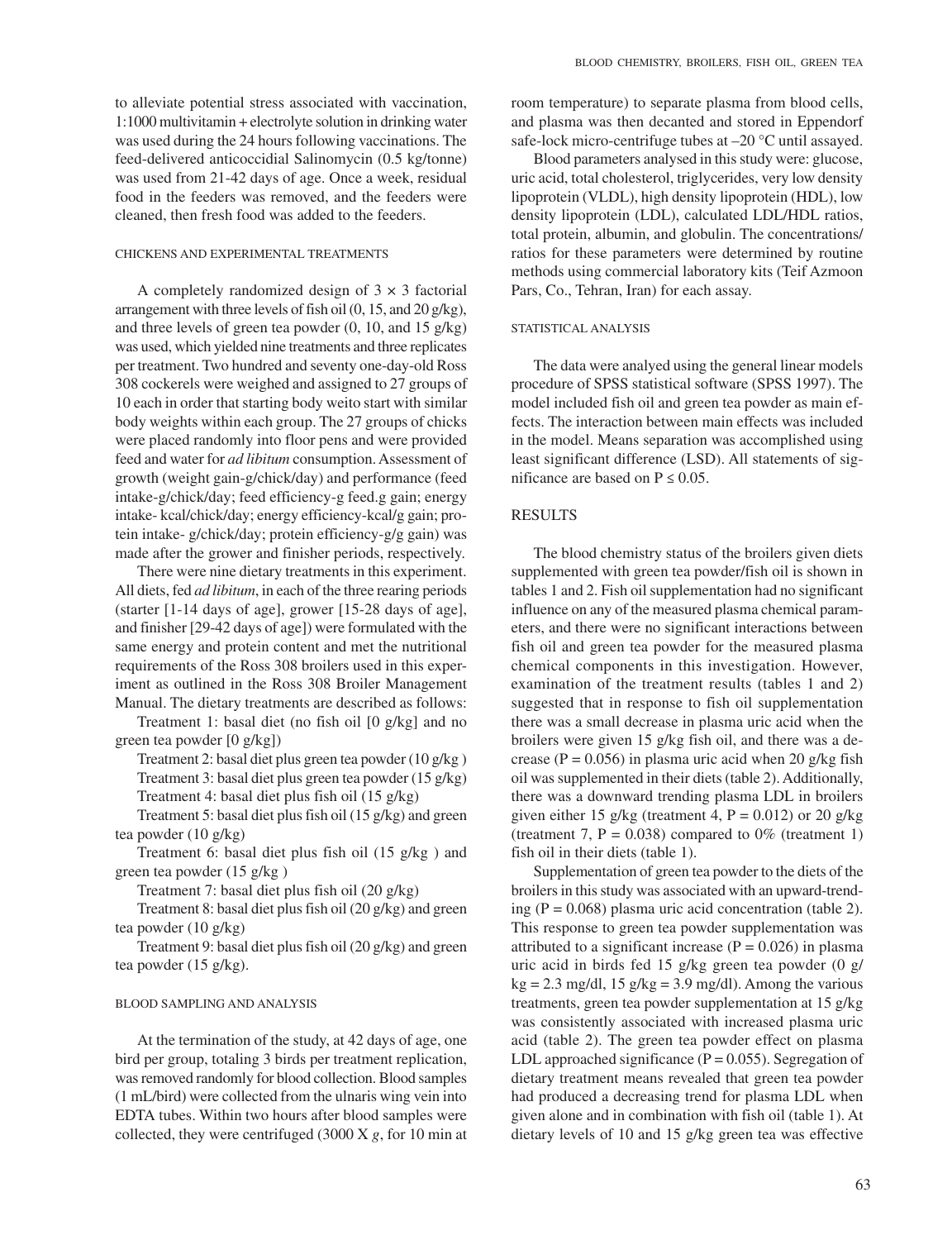Table 1. Plasma lipid parameters (mean  $\pm$  SEM) of Ross 308 broilers at 42 days of age fed diets supplemented fish oil and green tea. Parámetros de lípidos del plasma (media ± SEM) en pollos de engorde Ross 308 a los 42 días de edad, alimentados con dietas suplementadas con aceite de pescado y té verde.

| Treatment                         | Plasma Lipid<br>Parameter | Total<br>cholesterol<br>(mg/dl) | Triglycerides<br>(mg/dl)      | VLDL (very<br>low density<br>lipoprotein)<br>(mg/dl) | <b>LDL</b> Cholesterol<br>(low density)<br>lipoproteins) (mg/<br>dl) | HDL<br>Cholesterol<br>(high density)<br>lipoproteins)<br>(mg/dl) | LDL/HDL<br>Ratio              |
|-----------------------------------|---------------------------|---------------------------------|-------------------------------|------------------------------------------------------|----------------------------------------------------------------------|------------------------------------------------------------------|-------------------------------|
|                                   | $\Omega$                  | $108 \pm 5.6^{\circ}$           | $34.56 \pm 4.53$ <sup>a</sup> | $7.00 \pm 0.92$ <sup>a</sup>                         | $32.7 \pm 3.6^a$                                                     | $68.8 \pm 3.7$ <sup>a</sup>                                      | $0.48 \pm 0.05^{\text{a}}$    |
| Fish oil (g/kg diet)              | 15                        | $114 \pm 5.6^{\text{a}}$        | $39.67 \pm 4.53$ <sup>a</sup> | $8.00 \pm 0.92$ <sup>a</sup>                         | $27.6 \pm 3.6^a$                                                     | $78.4 \pm 3.7$ <sup>a</sup>                                      | $0.35 \pm 0.05^{\text{a}}$    |
|                                   | 20                        | $106 \pm 5.6^{\text{a}}$        | $31.22 \pm 4.53$ <sup>a</sup> | $6.22 \pm 0.92^a$                                    | $29.8 \pm 3.6^a$                                                     | $69.4 \pm 3.7$ <sup>a</sup>                                      | $0.44 \pm 0.05^{\text{a}}$    |
| P-value                           |                           | 0.565                           | 0.430                         | 0.410                                                | 0.607                                                                | 0.142                                                            | 0.187                         |
| Green tea powder<br>$(g/kg$ diet) | $\Omega$                  | $114 \pm 5.6^{\text{a}}$        | $30.33 \pm 4.53$ <sup>a</sup> | $6.11 \pm 0.92$ <sup>a</sup>                         | $36.7 \pm 3.6^a$                                                     | $70.9 \pm 3.7$ <sup>a</sup>                                      | $0.52 \pm 0.05^a$             |
|                                   | 10                        | $109 \pm 5.6^{\text{a}}$        | $34.33 \pm 4.53$ <sup>a</sup> | $7.00 \pm 0.92$ <sup>a</sup>                         | $29.9 \pm 3.6$ <sup>ab</sup>                                         | $71.9 \pm 3.7$ <sup>a</sup>                                      | $0.42 \pm 0.05^{ab}$          |
|                                   | 15                        | $106 \pm 5.6^{\text{a}}$        | $40.78 \pm 4.53$ <sup>a</sup> | $8.11 \pm 0.92$ <sup>a</sup>                         | $23.4 \pm 3.6^b$                                                     | $73.9 \pm 3.7$ <sup>a</sup>                                      | $0.32 \pm 0.05^b$             |
| P-value                           |                           | 0.595                           | 0.283                         | 0.329                                                | 0.055                                                                | 0.841                                                            | 0.034                         |
| Fish oil $(0)$ -Green tea $(0)$   |                           | 117±9.9 <sup>a</sup>            | 34.33±7.84 <sup>a</sup>       | $7.00 \pm 1.60^a$                                    | $43.7 \pm 6.2^{\text{a}}$                                            | $66.7 \pm 6.3$ <sup>a</sup>                                      | $0.65 \pm 0.09^a$             |
| Fish oil $(0)$ -Green tea $(10)$  |                           | $108 \pm 9.9^{\rm a}$           | $33.33 \pm 7.84$ <sup>a</sup> | $6.67 \pm 1.60$ <sup>a</sup>                         | $27.3 \pm 6.2^{ab}$                                                  | $74.0 \pm 6.3$ <sup>a</sup>                                      | $0.38 \pm 0.09^b$             |
| Fish oil $(0)$ -Green tea $(15)$  |                           | $100 \pm 9.9^{\mathrm{a}}$      | $36.00 \pm 7.84$ <sup>a</sup> | $7.33 \pm 1.60^a$                                    | $27.0 \pm 6.2^b$                                                     | $65.7 \pm 6.3^{\text{a}}$                                        | $0.41 \pm 0.09^b$             |
| Fish oil $(15)$ -Green tea $(0)$  |                           | $124 \pm 9.9^{\text{a}}$        | $27.00 \pm 7.84$ <sup>a</sup> | $5.33 \pm 1.60^a$                                    | $35.7 \pm 6.2$ <sup>ab</sup>                                         | $83.3 \pm 6.3^a$                                                 | $0.43 \pm 0.09$ <sup>ab</sup> |
| Fish oil $(15)$ -Green tea $(10)$ |                           | $107+9.9^{\rm a}$               | $38.33 \pm 7.84$ <sup>a</sup> | $7.67 \pm 1.60^a$                                    | $27.7 \pm 6.2$ <sup>ab</sup>                                         | $72.0 \pm 6.3^{\text{a}}$                                        | $0.38 \pm 0.09^b$             |
| Fish oil $(15)$ -Green tea $(15)$ |                           | 110±9.9 <sup>a</sup>            | $53.67 \pm 7.84$ <sup>a</sup> | $11.0 \pm 1.60^a$                                    | $19.3 \pm 6.2$ <sup>c</sup>                                          | $80.0 \pm 6.3$ <sup>a</sup>                                      | $0.24 \pm 0.09^b$             |
| Fish oil $(20)$ -Green tea $(0)$  |                           | $99 + 9.9^a$                    | 29.67±7.84 <sup>a</sup>       | $6.00 \pm 1.60$ <sup>a</sup>                         | $30.7 \pm 6.2^a$                                                     | $62.7 \pm 6.3^{\text{a}}$                                        | $0.50 \pm 0.09$ <sup>a</sup>  |
| Fish oil $(20)$ -Green tea $(10)$ |                           | 111±9.9 <sup>a</sup>            | $31.33 \pm 7.84$ <sup>a</sup> | $6.67 \pm 1.60$ <sup>a</sup>                         | $34.7 \pm 6.2$ <sup>ab</sup>                                         | $69.7 \pm 6.3^{\text{a}}$                                        | $0.50 \pm 0.09^a$             |
| Fish oil $(20)$ -Green tea $(15)$ |                           | $106 \pm 9.9^{\text{a}}$        | $32.67 \pm 7.84$ <sup>a</sup> | $6.00 \pm 1.60$ <sup>a</sup>                         | $24.0 \pm 6.2$ <sup>bc</sup>                                         | $76.0 \pm 6.3$ <sup>a</sup>                                      | $0.33 \pm 0.09^b$             |
| P-value                           |                           | 0.719                           | 0.491                         | 0.433                                                | 0.285                                                                | 0.373                                                            | 0.128                         |

a,b,c Means ( $\pm$  standard error) within each column of dietary treatments with no common superscript differ significantly ( $P \le 0.05$ ).

**Table 2.** Plasma parameters (mean ± SEM) of Ross 308 broilers at 42 days of age fed diets supplemented fish oil and green tea. Parámetros del plasma (media ± SEM) en pollos de engorde Ross 308 a los 42 días de edad, alimentados con dietas suplementadas con aceite de pescado y té verde.

| Plasma Parameter<br>Treatment     |          | Glucose $(mg/dl)$         | Uric acid $(mg/dl)$           | Total protein (g/dl)        | Albumin $(g/dl)$  | Globulin $(g/dl)$            |
|-----------------------------------|----------|---------------------------|-------------------------------|-----------------------------|-------------------|------------------------------|
| Fish oil (g/kg diet)              | $\Omega$ | $195 \pm 11.1^a$          | $3.78 \pm 0.47$ <sup>a</sup>  | $3.1 \pm 0.16^a$            | $1.34 \pm 0.06^a$ | $1.78 \pm 0.12^a$            |
|                                   | 15       | $218 \pm 11.1^a$          | $2.82 \pm 0.47$ <sup>ab</sup> | $2.9 \pm 0.16^a$            | $1.26 \pm 0.06^a$ | $1.66 \pm 0.12^a$            |
|                                   | 20       | $213 \pm 11.1^a$          | $2.41 \pm 0.47$ <sup>b</sup>  | $2.9 \pm 0.16^a$            | $1.28 \pm 0.06^a$ | $1.61 \pm 0.12^a$            |
| P-value                           |          | 0.336                     | 0.140                         | 0.537                       | 0.530             | 0.578                        |
| Green tea powder (g/kg)           | $\theta$ | $200 \pm 11.1^a$          | $2.31 \pm 0.47$ <sup>b</sup>  | $2.9 \pm 0.16^a$            | $1.27 \pm 0.06^a$ | $1.63 \pm 0.12^a$            |
| diet)                             | 10       | $202 \pm 11.1^a$          | $2.77 \pm 0.47^b$             | $3.1 \pm 0.16^a$            | $1.34 \pm 0.06^a$ | $1.76 \pm 0.12^a$            |
|                                   | 15       | $223 \pm 11.1^a$          | $3.93 \pm 0.47$ <sup>a</sup>  | $2.9 \pm 0.16^a$            | $1.27 \pm 0.06^a$ | $1.66 \pm 0.12^a$            |
| P-value                           |          | 0.300                     | 0.068                         | 0.635                       | 0.549             | 0.729                        |
| Fish oil (0)-Green tea (0)        |          | $190 \pm 19.2^{\text{a}}$ | $2.83 \pm 0.82^b$             | $2.9 \pm 0.28$ <sup>a</sup> | $1.27 \pm 0.10^a$ | $1.63 \pm 0.20$ <sup>a</sup> |
| Fish oil $(0)$ -Green tea $(10)$  |          | $183 \pm 19.2^a$          | $3.43 \pm 0.82$ <sup>ab</sup> | $3.4 \pm 0.28$ <sup>a</sup> | $1.40 \pm 0.10^a$ | $2.03 \pm 0.20$ <sup>a</sup> |
| Fish oil $(0)$ -Green tea $(15)$  |          | $213 \pm 19.2^a$          | $5.07 \pm 0.82$ <sup>a</sup>  | $3.0 \pm 0.28$ <sup>a</sup> | $1.37 \pm 0.10^a$ | $1.67 \pm 0.20$ <sup>a</sup> |
| Fish oil $(15)$ -Green tea $(0)$  |          | $207 \pm 19.2^a$          | $2.13 \pm 0.82^b$             | $3.0 \pm 0.28$ <sup>a</sup> | $1.33 \pm 0.10^a$ | $1.67 \pm 0.20$ <sup>a</sup> |
| Fish oil $(15)$ -Green tea $(10)$ |          | $217 \pm 19.2^a$          | $2.83 \pm 0.82^b$             | $2.9 \pm 0.28$ <sup>a</sup> | $1.27 \pm 0.10^a$ | $1.67 \pm 0.20$ <sup>a</sup> |
| Fish oil $(15)$ -Green tea $(15)$ |          | $230 \pm 19.2^a$          | $3.50 \pm 0.82$ <sup>ab</sup> | $2.8 \pm 0.28$ <sup>a</sup> | $1.17 \pm 0.10^a$ | $1.63 \pm 0.20$ <sup>a</sup> |
| Fish oil $(20)$ -Green tea $(0)$  |          | $204 \pm 19.2^a$          | $1.97 \pm 0.82^b$             | $2.8 \pm 0.28$ <sup>a</sup> | $1.20 \pm 0.10^a$ | $1.60 \pm 0.20$ <sup>a</sup> |
| Fish oil $(20)$ -Green tea $(10)$ |          | $207 \pm 19.2^{\text{a}}$ | $2.03 \pm 0.82^b$             | $2.9 \pm 0.28$ <sup>a</sup> | $1.37 \pm 0.10^a$ | $1.57 \pm 0.20^a$            |
| Fish oil $(20)$ -Green tea $(15)$ |          | $227 \pm 19.2^a$          | $3.23 \pm 0.82$ <sup>ab</sup> | $2.9 \pm 0.28$ <sup>a</sup> | $1.27 \pm 0.10^a$ | $1.67 \pm 0.20^a$            |
| P-value                           |          | 0.729                     | 0.259                         | 0.866                       | 0.728             | 0.860                        |

a,b Means ( $\pm$  standard error) within each column of dietary treatments with no common superscript differ significantly (P  $\leq$  0.05).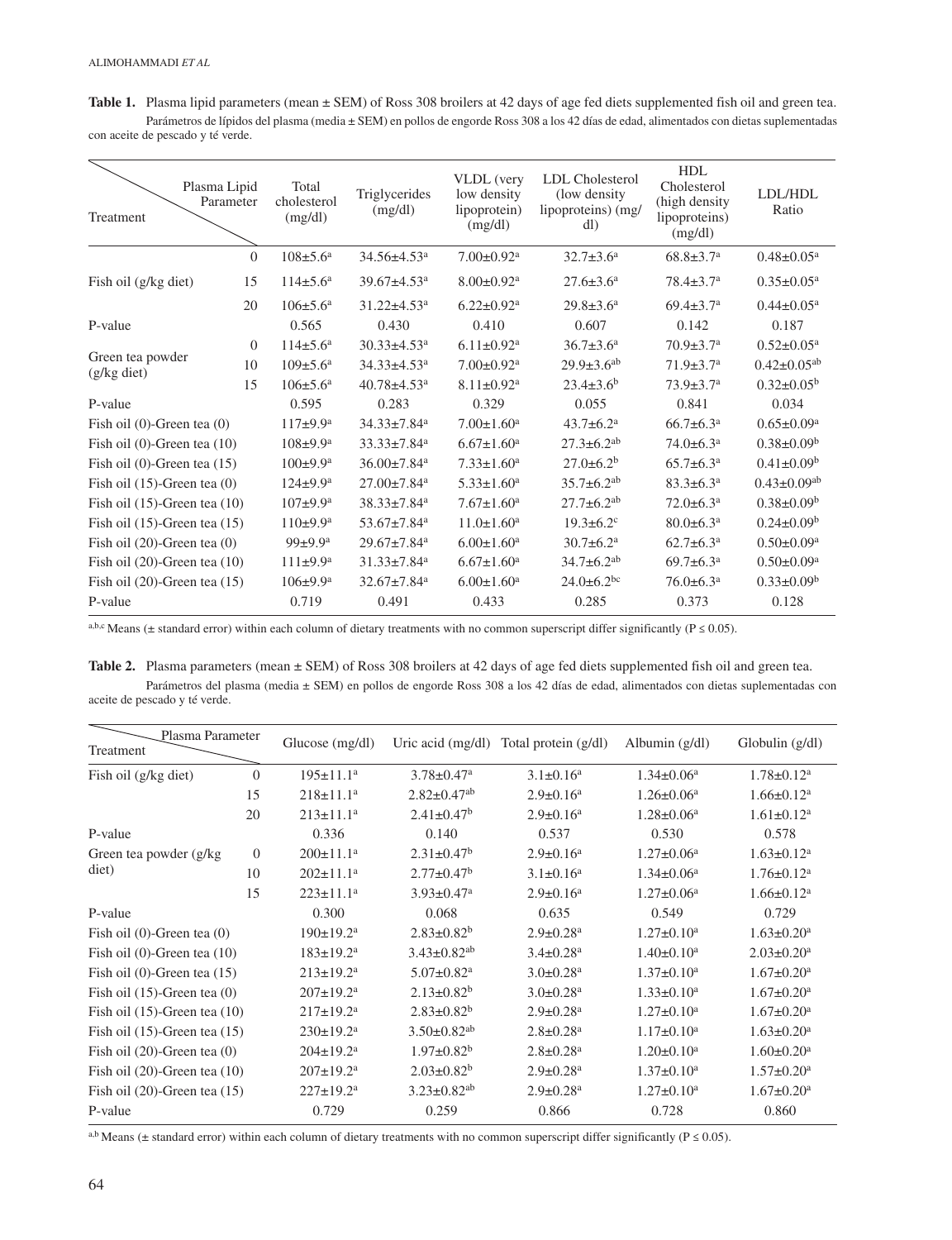at reducing plasma LDL, and at a supplementation rate of 15 g/kg, green tea powder consistently caused plasma LDL to be decreased  $(P = 0.018)$ . Green tea powder supplementation in a dose-dependent manner was associated with a significantly decreased  $(P = 0.034)$  plasma LDL/HDL ratio, which was due to the green tea powder associated decrease in LDL and maintenance of plasma HDL with or without fish oil supplementation (table 1). However, there were other plasma chemical parameters that were slightly, but not significantly affected by the green tea supplementation. Among these was a non-significant dose-dependent downward trending change in plasma total cholesterol (table 1).

The grower and finisher phase performance of the broilers are shown in tables 3 and 4, respectively. During the grower phase (table 3), none of the performance traits were affected by either fish oil or green tea powder either alone or in combination. Examination of the grower phase performance traits associated with the nine different dietary treatment revealed that none of these were altered by any of the dietary combinations of fish oil and green tea powder (table 3).

During the finisher phase (table 4), fish oil (20 g/kg diet) was found to support greater feed intake than either the 0 or 15 g fish oil/kg diet. Due to lower feed intake, the energy intake was less in the broilers consuming the 0 and 15 g fish oil/kg diets, and daily protein intake was also reduced in the broilers consuming the 0 and 15 g fish oil /kg diets. Nevertheless, neither weight gain, feed efficiency, energy efficiency, nor protein efficiency were affected by the fish oil diets. On the other hand, supplementation of green tea powder at 10 and 15 g/kg of diet was found to decrease feed intake, daily weight gain, energy intake and protein intake (table 4). Due to significant decrease in feed intake in those broilers consumming 10 or 15 g green tea powder/ kg of diet, the feed efficiencies, energy efficiencies, and protein efficiencies were elevated significantly (table 4). Examination of the finisher phase performance traits associated with the nine different dietary treatment revealed that the addition of green tea powder to the respective diets was associated with decreased performance traits except feed efficiency (table 4). Combining fish oil with the green tea powder in the various diets did not always correct the depressed performance traits associated with the green tea powder. One exception was with the 20 g fish oil/kg diet with 10 and 15 g green tea powder/kg of diet where feed intake was comparable to that of the negative control diet with neither fish oil nor green tea powder. In these diets, other performance traits such as energy intake (20 g fish oil +

**Table 3.** Performance parameters (mean±SEM) of Ross 308 broilers (15 to 28 days of age) fed grower diets containing the different levels of fish oil and green tea.

Parámetros de rendimiento (media ± SEM) en pollos de engorde Ross 308 (15 a 28 días de edad), alimentados con dietas de crecimiento que contienen diferentes niveles de aceite de pescado y té verde.

| Treatment                         | Trait    | Feed intake              | Weight gain<br>(g/chick/day) (g/chick/day) | Feed<br>Efficiency            | <b>Energy Intake</b><br>(kcal/chick/<br>day) | Energy<br>Efficiency<br>(kcal/g) | Protein<br>Intake $(g/$<br>chick/day)                                                      | Protein<br>Efficiency<br>(g/g) |
|-----------------------------------|----------|--------------------------|--------------------------------------------|-------------------------------|----------------------------------------------|----------------------------------|--------------------------------------------------------------------------------------------|--------------------------------|
| Fish oil (g/kg diet)              | $\Omega$ | $102 \pm 1.3^{\text{a}}$ | $66.4 \pm 1.65$ <sup>a</sup>               | $1.67 \pm 0.047$ <sup>a</sup> | $305 \pm 3.8^{\text{a}}$                     |                                  | $5.00\pm0.142$ <sup>a</sup> 20.87 $\pm$ 0.262 <sup>a</sup> 0.34 $\pm$ 0.010 <sup>a</sup>   |                                |
|                                   | 15       | $102 \pm 1.3^{\text{a}}$ | $67.6 \pm 1.65^{\text{a}}$                 | $1.63 \pm 0.047$ <sup>a</sup> | $307 \pm 3.8^{\text{a}}$                     |                                  | $4.89\pm0.142$ <sup>a</sup> 20.99 $\pm$ 0.262 <sup>a</sup> 0.34 $\pm$ 0.010 <sup>a</sup>   |                                |
|                                   | 20       | $102 \pm 1.3^{\text{a}}$ | $69.2 \pm 1.65^a$                          | $1.60 \pm 0.047$ <sup>a</sup> | $306 \pm 3.8^{\text{a}}$                     |                                  | $4.82\pm0.142$ <sup>a</sup> 20.94 $\pm$ 0.262 <sup>a</sup> 0.33 $\pm$ 0.010 <sup>a</sup>   |                                |
| P-value                           |          | 0.948                    | 0.490                                      | 0.648                         | 0.948                                        | 0.648                            | 0.948                                                                                      | 0.648                          |
| Green tea powder (g/kg diet)      | $\Omega$ | $102 \pm 1.3^a$          | $70.6 \pm 1.65$ <sup>a</sup>               | $1.56 \pm 0.047$ <sup>a</sup> | $307 \pm 3.8^{\text{a}}$                     |                                  | $4.70\pm0.142$ <sup>a</sup> 20.97 $\pm$ 0.262 <sup>a</sup> 0.32 $\pm$ 0.010 <sup>a</sup>   |                                |
|                                   | 10       | $103 \pm 1.3^{\text{a}}$ | $66.3 \pm 1.65^{\text{a}}$                 | $1.70 \pm 0.047$ <sup>a</sup> | $309 \pm 3.8^{\text{a}}$                     |                                  | $5.10\pm0.142$ <sup>a</sup> $21.12\pm0.262$ <sup>a</sup> $0.35\pm0.010$ <sup>a</sup>       |                                |
|                                   | 15       | $101 \pm 1.3^{\text{a}}$ | $66.3 \pm 1.65^a$                          | $1.64 \pm 0.047$ <sup>a</sup> | $303 \pm 3.8^{\rm a}$                        |                                  | $4.91\pm0.142$ <sup>a</sup> 20.72 $\pm$ 0.262 <sup>a</sup> 0.34 $\pm$ 0.010 <sup>a</sup>   |                                |
| P-value                           |          | 0.559                    | 0.127                                      | 0.153                         | 0.559                                        | 0.153                            | 0.559                                                                                      | 0.153                          |
| Fish oil $(0)$ -Green tea $(0)$   |          | $104 \pm 2.2^a$          | $69.5 \pm 2.86$ <sup>a</sup>               | $1.63 \pm 0.082$ <sup>a</sup> | $311 \pm 6.6^a$                              |                                  | $4.91 \pm 0.245$ <sup>a</sup> 21.28 $\pm$ 0.453 <sup>a</sup> 0.34 $\pm$ 0.017 <sup>a</sup> |                                |
| Fish oil $(0)$ -Green tea $(10)$  |          | $98 \pm 2.2^a$           | $60.8 \pm 2.86$ <sup>a</sup>               | $1.73 \pm 0.082$ <sup>a</sup> | $294 \pm 6.6^a$                              |                                  | $5.20 \pm 0.245$ <sup>a</sup> 20.12 $\pm$ 0.453 <sup>a</sup> 0.36 $\pm$ 0.017 <sup>a</sup> |                                |
| Fish oil $(0)$ -Green tea $(15)$  |          | $103 \pm 2.2^a$          | $69.0 \pm 2.86$ <sup>a</sup>               | $1.63 \pm 0.082$ <sup>a</sup> | $310\pm 6.6^a$                               |                                  | $4.90\pm0.245$ <sup>a</sup> $21.21\pm0.453$ <sup>a</sup> $0.34\pm0.017$ <sup>a</sup>       |                                |
| Fish oil $(15)$ -Green tea $(0)$  |          | $103 \pm 2.2^a$          | $72.1 \pm 2.86^a$                          | $1.52 \pm 0.082$ <sup>a</sup> | $309 \pm 6.6^a$                              |                                  | $4.57\pm0.245$ <sup>a</sup> 21.14 $\pm$ 0.453 <sup>a</sup> 0.31 $\pm$ 0.017 <sup>a</sup>   |                                |
| Fish oil $(15)$ -Green tea $(10)$ |          | $106 \pm 2.2^a$          | $67.1 \pm 2.86^a$                          | $1.77 \pm 0.082$ <sup>a</sup> | $320 \pm 6.6^{\text{a}}$                     |                                  | $5.33\pm0.245$ <sup>a</sup> 21.85 $\pm$ 0.453 <sup>a</sup> 0.36 $\pm$ 0.017 <sup>a</sup>   |                                |
| Fish oil $(15)$ -Green tea $(15)$ |          | $97 \pm 2.2^{\text{a}}$  | $63.6 \pm 2.86^a$                          | $1.59 \pm 0.082$ <sup>a</sup> | $292 \pm 6.6^a$                              |                                  | 4.79±0.245 <sup>a</sup> 19.99±0.453 <sup>a</sup> 0.33±0.017 <sup>a</sup>                   |                                |
| Fish oil $(20)$ -Green tea $(0)$  |          | $100 \pm 2.2^a$          | $70.3 \pm 2.86$ <sup>a</sup>               | $1.53 \pm 0.082$ <sup>a</sup> | $300 \pm 6.6^a$                              |                                  | $4.61\pm0.245$ <sup>a</sup> 20.49 $\pm$ 0.453 <sup>a</sup> 0.32 $\pm$ 0.017 <sup>a</sup>   |                                |
| Fish oil $(20)$ -Green tea $(10)$ |          | $104 \pm 2.2^a$          | $70.9 \pm 2.86$ <sup>a</sup>               | $1.59 \pm 0.082$ <sup>a</sup> | $313 \pm 6.6^a$                              |                                  | 4.78±0.245 <sup>a</sup> 21.39±0.453 <sup>a</sup> 0.33±0.017 <sup>a</sup>                   |                                |
| Fish oil $(20)$ -Green tea $(15)$ |          | $102 \pm 2.2^a$          | $66.5 \pm 2.86^a$                          | $1.68 \pm 0.082$ <sup>a</sup> | $307 \pm 6.6^{\text{a}}$                     |                                  | $5.05\pm0.245^{\text{a}}$ 20.96 $\pm$ 0.453 <sup>a</sup> 0.35 $\pm$ 0.017 <sup>a</sup>     |                                |
| P-value                           |          | 0.135                    | 0.178                                      | 0.420                         | 0.135                                        | 0.420                            | 0.135                                                                                      | 0.420                          |

\* Means ( $\pm$  standard error) within each column of dietary treatments with no common superscript differ significantly (P  $\leq$  0.05).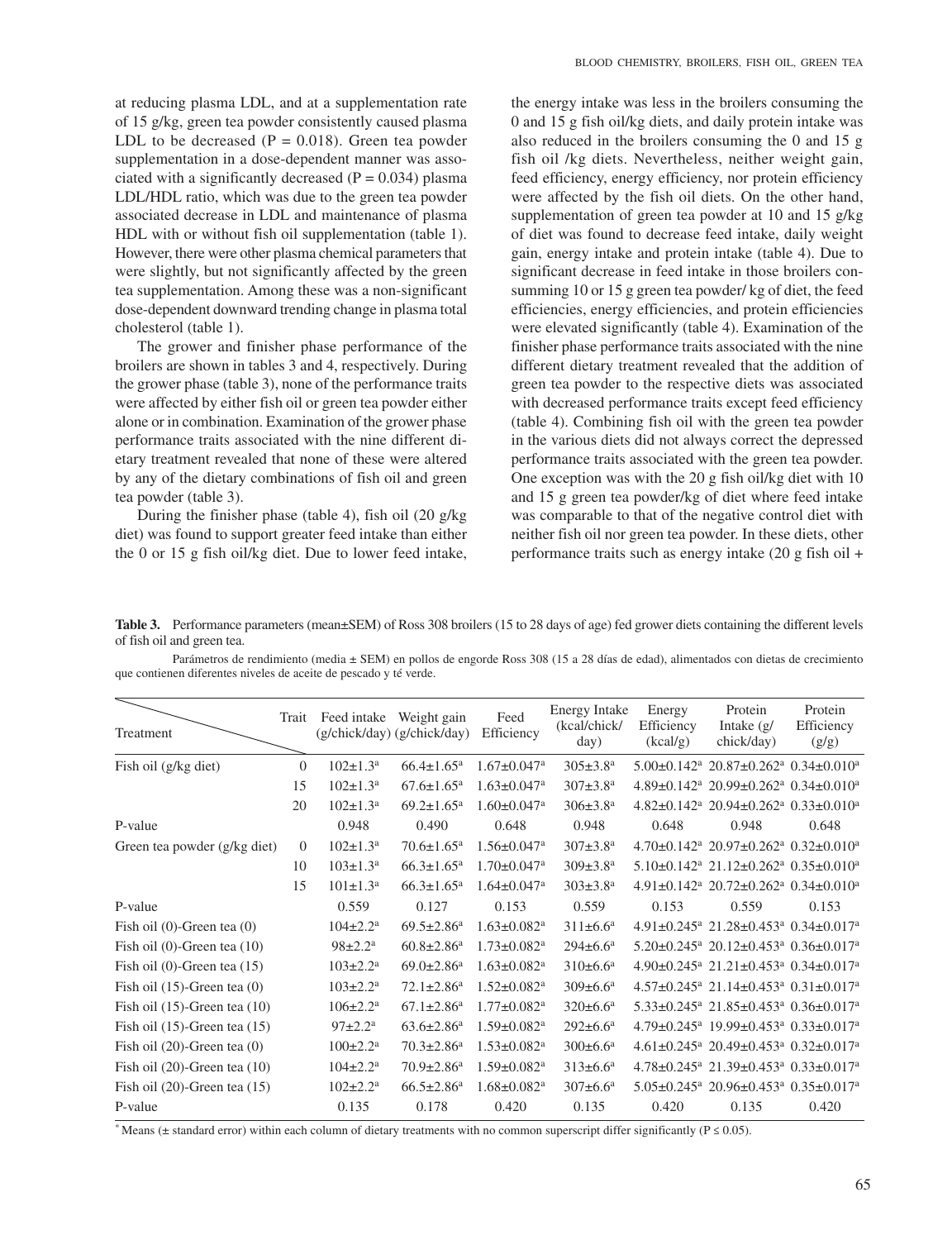**Table 4.** Performance parameters (mean ±SEM) of Ross 308 broilers (29 to 42 days of age) fed finisher diets containing the different levels of fish oil and green tea.

Parámetros de rendimiento (media ± SEM) en pollos de engorde Ross 308 (29-42 días de edad), alimentados con dietas de acabado que contienen diferentes niveles de aceite de pescado y té verde.

| Treatment                         | Trait    |                              | Feed intake Weight gain<br>(g/chick/day) (g/chick/day) | Feed<br>Efficiency            | <b>Energy Intake</b><br>(kcal/chick/<br>day) | Energy<br>Efficiency<br>(kcal/g) | Protein<br>Intake $(g/$<br>chick/day)                                                       | Protein<br>Efficiency<br>(g/g) |
|-----------------------------------|----------|------------------------------|--------------------------------------------------------|-------------------------------|----------------------------------------------|----------------------------------|---------------------------------------------------------------------------------------------|--------------------------------|
| Fish oil (g/kg diet)              | $\Omega$ | $185 \pm 1.98$ <sup>b</sup>  | $72.7 \pm 2.12^a$                                      | $2.67 \pm 0.101$ <sup>a</sup> | $565 \pm 6.0^b$                              |                                  | $8.15\pm0.307^{\text{a}}$ 35.92 $\pm$ 0.383 <sup>b</sup> 0.52 $\pm$ 0.020 <sup>a</sup>      |                                |
|                                   | 15       | $190 \pm 1.98^b$             | $73.5 \pm 2.12^a$                                      | $2.79 \pm 0.101$ <sup>a</sup> | $581 \pm 6.0^b$                              |                                  | $8.51\pm0.307^{\text{a}}$ 36.90 $\pm$ 0.383 <sup>b</sup> 0.54 $\pm$ 0.020 <sup>a</sup>      |                                |
|                                   | 20       | $201 \pm 1.98$ <sup>a</sup>  | $78.5 \pm 2.12^a$                                      | $2.71 \pm 0.101$ <sup>a</sup> | $612 \pm 6.0^a$                              |                                  | $8.26 \pm 0.307$ <sup>a</sup> 38.90 $\pm$ 0.383 <sup>a</sup> 0.53 $\pm$ 0.020 <sup>a</sup>  |                                |
| P-value                           |          | 0.000                        | 0.144                                                  | 0.701                         | 0.000                                        | 0.701                            | 0.000                                                                                       | 0.701                          |
| Green tea powder (g/kg diet)      | $\Omega$ | $205 \pm 1.98$ <sup>a</sup>  | $85.5 \pm 2.12$ <sup>a</sup>                           | $2.46 \pm 0.101^b$            | $627 \pm 6.0^{\text{a}}$                     |                                  | $7.51\pm0.307^{\rm b}$ 39.82 $\pm$ 0.383 <sup>a</sup> 0.48 $\pm$ 0.020 <sup>b</sup>         |                                |
|                                   | 10       | $185 \pm 1.98$ <sup>b</sup>  | $68.9 \pm 2.12^b$                                      | $2.91 \pm 0.101$ <sup>a</sup> | $565 \pm 6.0^b$                              |                                  | $8.88\pm0.307^{\rm a}$ 35.92 $\pm$ 0.383 <sup>b</sup> 0.56 $\pm$ 0.020 <sup>a</sup>         |                                |
|                                   | 15       | $186 \pm 1.98^b$             | $70.2 \pm 2.12^b$                                      | $2.80 \pm 0.101$ <sup>a</sup> | $566 \pm 6.0^b$                              |                                  | $8.54\pm0.307^{\rm a}$ 35.98 $\pm$ 0.383 <sup>b</sup> 0.54 $\pm$ 0.020 <sup>a</sup>         |                                |
| P-value                           |          | 0.000                        | 0.000                                                  | 0.015                         | 0.000                                        | 0.015                            | 0.000                                                                                       | 0.015                          |
| Fish oil $(0)$ -Green tea $(0)$   |          | $197 \pm 3.42^b$             | $82.1 \pm 3.68$ <sup>abc</sup>                         | $2.49 \pm 0.174$ <sup>a</sup> | $602 \pm 10.4^b$                             |                                  | $7.59\pm0.532$ <sup>a</sup> 38.27 $\pm$ 0.663 <sup>b</sup> 0.48 $\pm$ 0.034 <sup>a</sup>    |                                |
| Fish oil $(0)$ -Green tea $(10)$  |          | $184 \pm 3.42$ <sup>cd</sup> | $68.0 \pm 3.68$ <sup>de</sup>                          | $2.89 \pm 0.174$ <sup>a</sup> | $561 \pm 10.4$ <sup>cd</sup>                 |                                  | $8.82 \pm 0.532$ <sup>a</sup> 35.65 $\pm$ 0.663 <sup>cd</sup> 0.56 $\pm$ 0.034 <sup>a</sup> |                                |
| Fish oil $(0)$ -Green tea $(15)$  |          | $175 \pm 3.42$ <sup>d</sup>  | $68.0 \pm 3.68$ <sup>de</sup>                          | $2.64 \pm 0.174$ <sup>a</sup> | $533 \pm 10.4$ <sup>d</sup>                  |                                  | $8.05\pm0.532$ <sup>a</sup> 33.85 $\pm$ 0.663 <sup>d</sup> 0.51 $\pm$ 0.034 <sup>a</sup>    |                                |
| Fish oil $(15)$ -Green tea $(0)$  |          | $210\pm3.42^a$               | $88.9 \pm 3.68$ <sup>a</sup>                           | $2.40 \pm 0.174$ <sup>a</sup> | $640 \pm 10.4^a$                             |                                  | $7.33 \pm 0.532$ <sup>a</sup> $40.70 \pm 0.663$ <sup>a</sup> $0.47 \pm 0.034$ <sup>a</sup>  |                                |
| Fish oil $(15)$ -Green tea $(10)$ |          | $179 \pm 3.42$ <sup>d</sup>  | $65.1 \pm 3.68$ <sup>e</sup>                           | $2.97 \pm 0.174$ <sup>a</sup> | $547 \pm 10.4$ <sup>d</sup>                  |                                  | $9.07\pm0.532$ <sup>a</sup> $34.77\pm0.663$ <sup>d</sup> $0.58\pm0.034$ <sup>a</sup>        |                                |
| Fish oil $(15)$ -Green tea $(15)$ |          | $182 \pm 3.42$ <sup>d</sup>  | $66.4 \pm 3.68$ <sup>de</sup>                          | $3.00 \pm 0.174$ <sup>a</sup> | $554 \pm 10.4$ <sup>d</sup>                  |                                  | $9.14\pm0.532^{\text{a}}$ 35.22 $\pm$ 0.663 <sup>d</sup> 0.58 $\pm$ 0.034 <sup>a</sup>      |                                |
| Fish oil $(20)$ -Green tea $(0)$  |          | $209 \pm 3.42^a$             | $85.6 \pm 3.68$ <sup>ab</sup>                          | $2.50 \pm 0.174$ <sup>a</sup> | $637 \pm 10.4^{\text{a}}$                    |                                  | $7.62 \pm 0.532$ <sup>a</sup> $40.49 \pm 0.663$ <sup>a</sup> $0.48 \pm 0.034$ <sup>a</sup>  |                                |
| Fish oil $(20)$ -Green tea $(10)$ |          | $192 \pm 3.42$ <sup>bc</sup> | $73.6 \pm 3.68$ <sup>cde</sup>                         | $2.87 \pm 0.174$ <sup>a</sup> | $587 \pm 10.4$ <sup>bc</sup>                 |                                  | $8.75 \pm 0.532$ <sup>a</sup> 37.32 $\pm 0.663$ <sup>bc</sup> 0.56 $\pm 0.034$ <sup>a</sup> |                                |
| Fish oil $(20)$ -Green tea $(15)$ |          | $200 \pm 3.42$ <sup>ab</sup> | $76.2 \pm 3.68$ <sup>bcd</sup>                         | $2.76 \pm 0.174$ <sup>a</sup> | $612 \pm 10.4^{ab}$                          |                                  | $8.42\pm0.532$ <sup>a</sup> 38.87 $\pm$ 0.663 <sup>ab</sup> 0.54 $\pm$ 0.034 <sup>a</sup>   |                                |
| P-value                           |          | 0.000                        | 0.001                                                  | 0.175                         | 0.000                                        | 0.175                            | 0.000                                                                                       | 0.175                          |

\* Means ( $\pm$  standard error) within each column of dietary treatments with no common superscript differ significantly ( $P \le 0.05$ ).

15 g green tea powder only), protein intake, and protein efficiency were comparable to the negative control diet (0 fish oil and 0 green tea powder).

## DISCUSSION

It has been long-noted that green tea confers certain beneficial effects (Thavanesan 2011), which are associated with anti-lipogenesis and weight control (Hasegawa *et al* 2003), anti-diabetogenic (Tsuneki *et al* 2004), anti-carcinogenic (Zaveri 2006), anti-bacterial (Shiota *et al* 1999) and anti-viral (Nance *et al* 2009) properties for humans. Kaneko *et al* (2001) reported that the feeding of green tea powder to broilers in a dose-dependent manner caused reduced broiler chicken body weight associated with an interruption in lipid metabolism and deposition in adipose tissue. Recently, Huang *et al* (2013) have reported that green tea polyphenols are capable of preventing obesity in chickens via interference in lipid metabolism. Green tea powder and extracts also have been shown to have anti-influenza viral effects in chickens (Lee *et al* 2012). Additionally, green tea has been credited with anti-inflammatory, anti-oxidative, and anti-mutagenic effects (Benelli *et al* 2002), which are believed to contribute to reduction in heart disorders (Weisburger and Chung 2002).

66

In this investigation, fish oil supplementation had little effect on the measured plasma chemical components in broiler chickens. In rats, Popović et al (2102) reported that fish oil supplementation decreased many parameters associated with oxidative stress in rats, but they also noted that dietary fish oil was associated with significant increases in plasma uric acid and plasma HDL. Results from this investigation with broiler chickens were contrary to those reported for rats (Popovi*ć et al* 2102). Furthermore, Popović et al (2102) reported that fish oil supplementation was associated with significant decreases in plasma triglycerides and LDL, but we found no significant change in either plasma triglycerides or LDL in broilers given fish oil. Castillo *et al* (1999) have reported that, after seven days feeding of 10% menhaden oil, chicks exhibited a plasma hypocholesterolemic response involving decreased VLDL, decreased triacylglycerol contents in HDL, but no change in LDL. In our investigation a maximum of 20 g/kg fish oil was fed, and the possibility exists that we did not reach a minimal threshold to alter plasma lipid profiles in our broilers. We observed that 15 g/kg green tea powder decreased plasma LDL leading to a significantly altered plasma LDL/HDL ratio. The decreased LDL/HDL ratio was indicative of a green tea powder related shift in plasma lipid profiles (Table 1). The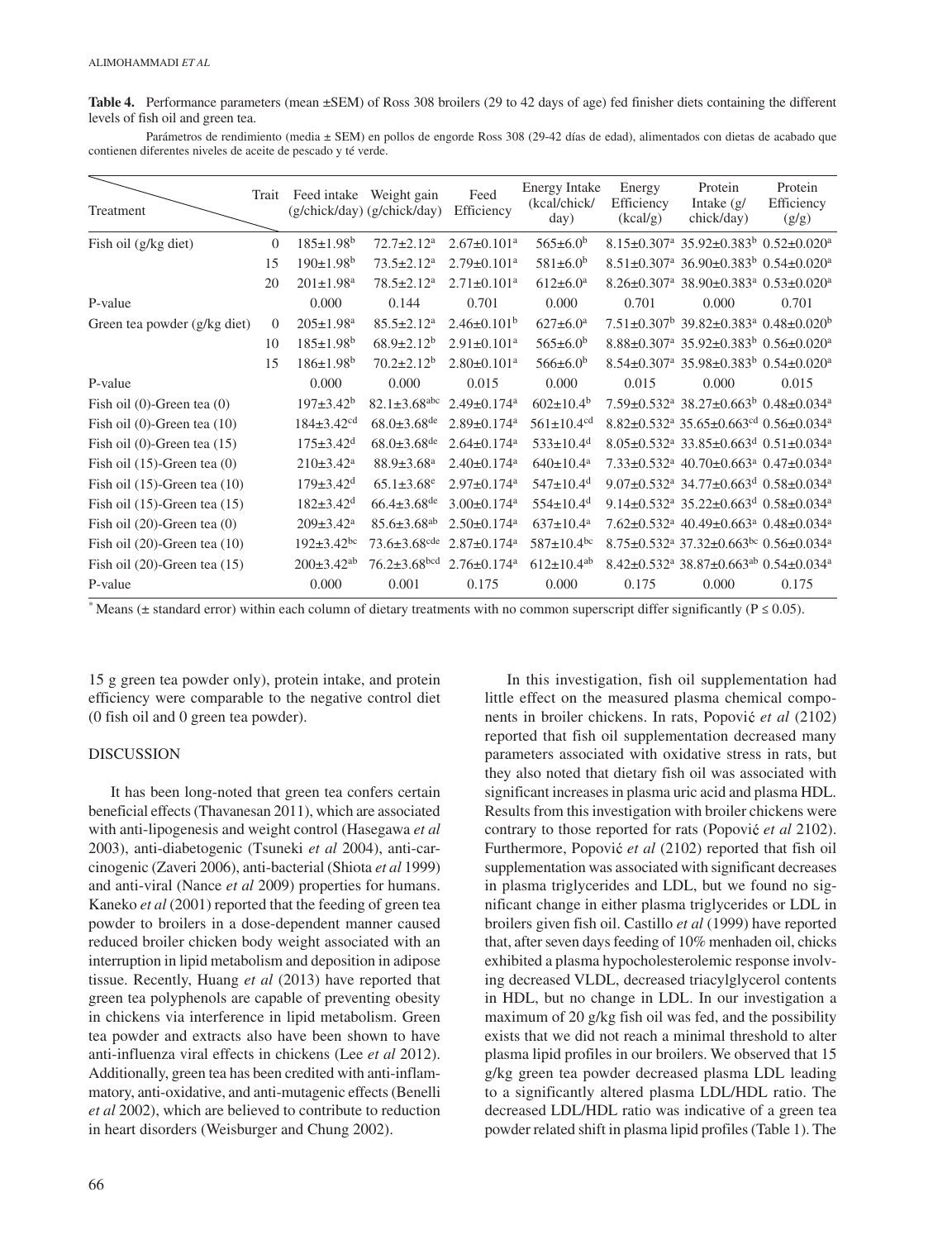decreased plasma LDL/HDL ratio and increased plasma uric acid suggested a possibility for improved anti-oxidant status in association with the feeding of 15 g/kg of green tea powder (Klandorf *et al* 2001, Carro *et al* 2010). The possibility for improved anti-oxidant status in green tea powder fed broilers is supported in earlier scientific reports of improved anti-oxidant status in broilers fed either green tea powder (Biswas and Wakita 2001) or green tea extracts (Sahin *et al* 2010, Sahin *et al* 2013).

Dietary green tea powder has potential to decrease plasma LDL and LDL/HDL ratios and increase plasma uric acid in broiler chickens. On the other hand, dietary fish oil decreased plasma uric acid profile but did not significantly affect plasma lipid profiles in this investigation. When both fish oil and green tea powder were combined in the broiler diets, the green tea effect on plasma LDL, LDL/HDL ratio, and uric acid was maintained. Our results suggest that green tea powder exerts a positive influence on plasma lipid (LDL and LDL/HDL ratio) and uric acid, which is related to improved anti-oxidant status in broiler chickens (Simolyi *et al* 2002).

Appetite appeared to have been suppressed by the presence of green tea powder in the experimental diets, which could be considered the causative factor for the negative influence of green tea powder on performance traits in the broilers during the finisher feeding phase in this investigation. The presence of green tea powder in the respective experimental diets appeared to exert negative influences on several performance traits related to energy and lipid metabolism as shown by decreased LDL and LDL/ HDL ratios. Ashwell and McMurtry (2003) reported that metformin acts as an appetite suppressor in broiler chickens, and along with this suppression in appetite, the chickens had reduced daily weight gain, a transitory decrease in plasma glucose that returned to normal levels, decreased insulin, increased glucagon, increased nonesterified fatty acids, a transitory increase in triglycerides and an increase in plasma uric acid, which was also observed in this investigation. Changes in glucose regulating pancreatic hormones could have altered the lipogenic and lipolytic activies of the liver on both short and long term bases. In this investigation we noted decreased LDL and LDL/ HDL ratios which would be in line with effects caused by decreased feed intake. Biswas and Wakita (2001) observed that green tea powder caused decreased feed intake and body weight, and improved feed efficiency, which was not observed in this study. Biswas and Wakita (2001) also noted that green tea-fed birds had less hepatic lipids and cholesterol along with decreased serum total cholesterol.

It is concluded that the use of green tea powder in broiler diets appeared to have beneficial effects on maintenance of plasma LDL, LDL/HDL ratios, and uric acid at levels that would support a more healthful status. The improved health status of green tea powder-fed broilers possibly could be reflected in improved anti-oxidant status, associated with elevated plasma uric acid, or a more healthful cardiovascular system, associated with lower LDL cholesterol. Performance traits of broilers fed green tea powder with and without fish oil generally were decreased, which we attributed to the decrease in feed intake and decreased energy and protein efficiencies. Further studies are needed on the effects of green tea powder on performance of broilers.

#### ACKNOWLEDGEMENTS

Financial support by Rasht Branch, Islamic Azad University, grant number 4.5830 is gratefully acknowledged.

## REFERENCES

- Ashwell, CM, JP McMurtry. 2003. Hypoglycemia and reduced feed intake in broiler chickens treated with metformin. *Poult Sci* 82, 106-110.
- Benelli R, R Ven, D Bisacchi, S Garbisa, A Albini. 2002. Anti-invasive effects of green tea polyphenol epigallocatechin-3-galleate (EGCG), a natural inhibitor of metallo and serine proteases. *Biol Chem* 383,101-105.
- Biswas MAH, M Wakita. 2001. Effect of dietary green tea powder supplementation on feed utilization and carcass profiles in broilers. *J Poult Sci* 38, 50-57.
- Cabrera C, R Artacho, R Giménez. 2006. Beneficial Effects of Green Tea- A Review. *J Am College Nut* 25,79-99.
- Carro MD, E Falkenstein, WJ Radke, H Klandorf. 2010. Effects of allopurinol on uric acid concentrations, xanthine oxidoreductase activity and oxidative stress in broiler chickens. *Comparative Biochem Physiol, Part C Tox Pharm* 151,12-17.
- Castillo M, F Amalik, A Linares, E García-Peregrín. 1999. Dietary fish oil reduces cholesterol and arachidonic acid levels in chick plasma and very low density lipoprotein. *Mol Cell Biochem* 200, 59-67.
- Dulloo AG, C Duret, D Rohrer, L Girardier, N Mensi, M Fathi, P Chantre, J Vandermander. 1999. Efficacy of a green tea extract rich in catechin polyphenols and caffeine in increasing 24-h energy expenditure and fat oxidation in humans. *Am J Clin Nutr* 70, 1040-1045.
- El-Deek AA, MA Al-Harthi. 2004. Responses of modern broiler chicks to stocking density, green tea, commercial multi enzymes, and their interactions on productive performance, carcass characteristics, liver composition, and plasma constituents. *Int J Poult Sci* 3, 635-645.
- Fellenberg MA, H Speisky. 2006. Antioxidants: their effects on broiler oxidative stress and its meat oxidative stability. *World's Poult Sci J* 62, 53-70.
- Hasegawa N, N Yamda, M Mori. 2003. Powdered green tea has antilipogenic effect on Zucker rats fed a high-fat diet. *Phytotherapy Res* 17, 477-480.
- Huang J, Y Zhang, Y Zhou, Z Zhang, Z Xie, J Zhang, X Wan. 2013. Green tea polyphenols alleviate obesity in broiler chickens through the regulation of lipid-metabolism-related genes and transcription factor expression. *J Agr Food Chem* 61, 8565-8572.
- Kaneko K, K Yamasaki, Y Tagawa, M Tokunaga, M Tobisa, M Firuse. 2001. Effects of dietary Japanese green tea powder on growth, meat, ingredient and lipid accumulation in broilers. *J Poult Sci* 38, 77-85.
- Kim JA, G Formoso, Y Li, MA Potenza, FL Marasciulo, M Montagnani, MJ Quon. 2007. Epigallocatechin gallate, a green tea polyphenol, mediates NO-dependent vasodilation using signaling pathways in vascular endothelium requiring reactive oxygen species and Fyn. *J Biol Chem* 282, 13736-13745.
- Kim JA. 2008. Mechanisms underlying beneficial health effects of tea catechins to improve insulin resistance and endothelial dysfunction. *Endocrine, Metabolic and Immune Disorders*: *Drug Targets* 8, 82-88.
- Klandorf H, D Rathore, M Iqbal, X Shi, M Simoyi, KV Van Dyke. 2001. Accelerated tissue aging and increased oxidative stress in broiler chickens fed allopurinol. *Comparative Biochem Physiol, Part C Toxicol Pharmacol* 129, 93-104.